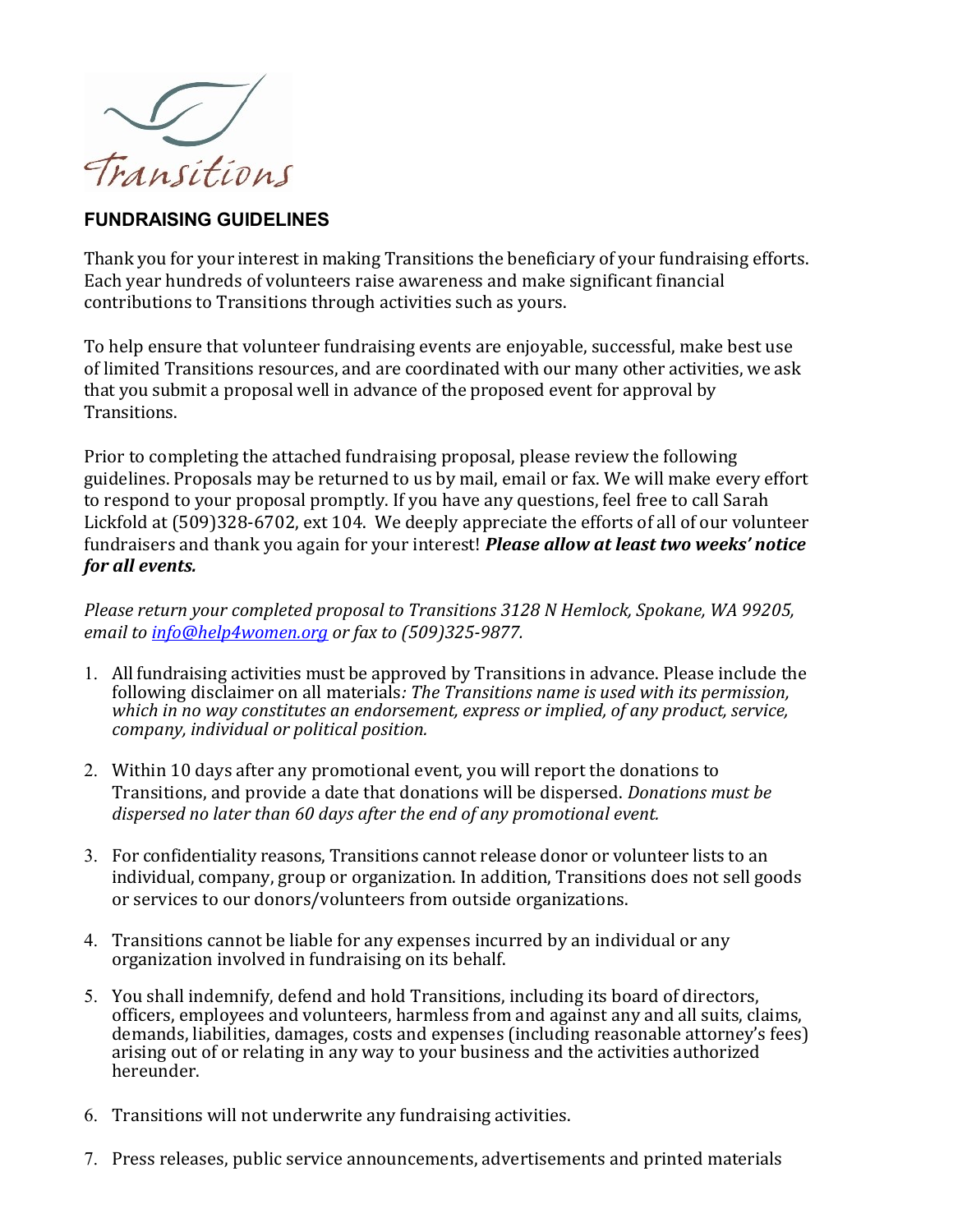(posters, brochures, flyers, tickets, invitations, etc.) are the responsibility of the individual/organization coordinating the fundraising activity. All publicity, printed or otherwise, must be approved by Transitions prior to their production, distribution and/or release.

- 8. Transition's fundraising policy prohibits the use of telephone solicitation for contributions from the general public.
- 9. Washington law has special rules to conduct a raffle. If you or your organization would like to conduct a raffle, individuals and/or organizations must follow the State's raffle rules and may be required to obtain a raffle license from the State of Washington. See their website: https://www.wsgc.wa.gov/education/raffles.
- 10. In accordance with IRS regulations, the individual or organization conducting the fundraiser is responsible for disclosing to donors the exact dollar amount or percentage of their gift which will benefit Transitions.
- 11. You agree that any tax benefit accrues to the original donor (when applicable) and not you as a third-party conveyor of any donation.
- 12. It is reasonable and customary for donors to receive an acknowledgement for their donations, and you will either provide each donor written documentation acknowledging the contribution, or provide individual donor and donation information (including name, address and amount of contribution) to Transitions when you disperse the donations, for the purpose of acknowledgement.
- 13. Volunteers associated with an outside supporter should avoid any conflict between their personal interest and the interest of Transitions.
- 14. Insurance (if applicable) for any fundraising activity to benefit Transitions is the responsibility of the organizing party and must be submitted with proposal for approval.
- 15. If alcohol will be served at your event please contact us regarding our alcohol policy.

## If your stated goal is to raise:

\$250-\$500 Transitions will use reasonable efforts to include information about the promotion, event, fundraiser or check presentation in our newsletter and on our Facebook page. It is your responsibility to contact Transitions and provide all details at least two weeks in advance.

\$500 - \$1,999 Transitions will use reasonable efforts to send a representative to be present at your promotion, event, fundraiser or check presentation. It is your responsibility to contact Transitions and provide all details at least two weeks in advance. In addition, Transitions will use reasonable efforts to include information about the promotion, event, fundraiser or check presentation in our newsletter and on our Facebook page.

More than \$2000 Transitions will send a representative of our management team to be present at your promotion, event, fundraiser or check presentation. It is your responsibility to contact Transitions and provide all details at least two weeks in advance. In addition, Transitions will use reasonable efforts to include information about the promotion, event, fund raiser or check presentation in our newsletter and on our Facebook page.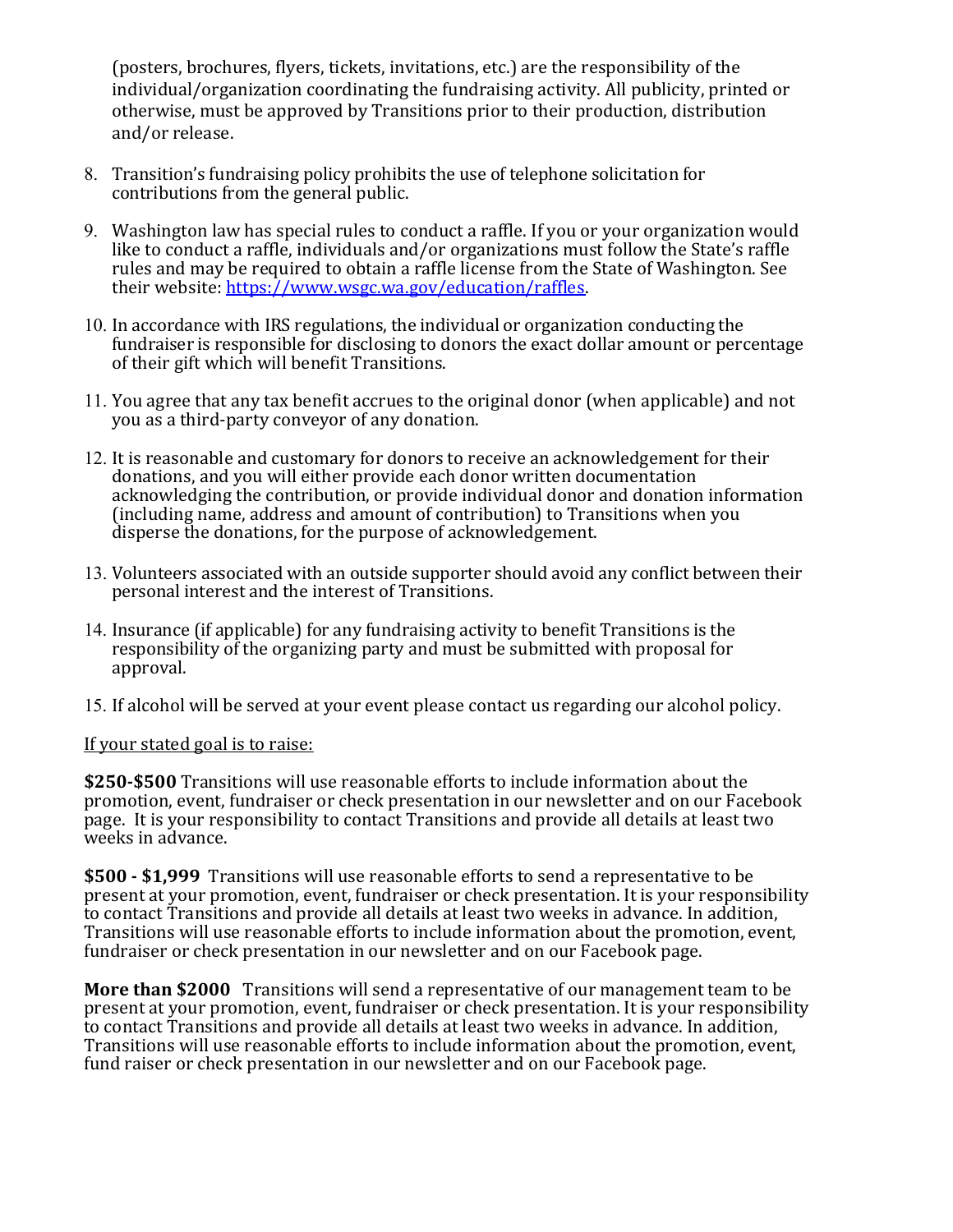

3128 N Hemlock St. Spokane, WA 99205 Phone: 509.328.6702 Fax: 509.325.9877 Email: slickfold@help4women.org

## FUNDRAISING PROPOSAL

| <b>Project Chair:</b> |        |      |  |
|-----------------------|--------|------|--|
| Organization:         |        |      |  |
| <b>Address:</b>       |        |      |  |
| City:                 | State: | Zip: |  |
| Day Phone:            | Email: |      |  |
|                       |        |      |  |

Title and description of proposed event:

Facility and/or location where event will be held:

Date and time of event:

Ticket/Item price (if applicable): \$

| <b>Contact for tickets/sales items:</b>                             | Phone: |                                                                                                                     |
|---------------------------------------------------------------------|--------|---------------------------------------------------------------------------------------------------------------------|
|                                                                     |        | Will insurance coverage be necessary for your event? $\Box$ No $\Box$ Yes If yes, please attach proof of insurance. |
| Are permits required? $\Box$ No $\Box$ Yes. If yes, please explain: |        |                                                                                                                     |
|                                                                     |        |                                                                                                                     |

|                    |                     | What percentage of gross income will be donated, or will 100% of the net income be donated? |
|--------------------|---------------------|---------------------------------------------------------------------------------------------|
| Projected revenue: | Projected expenses: | Anticipated donation:                                                                       |